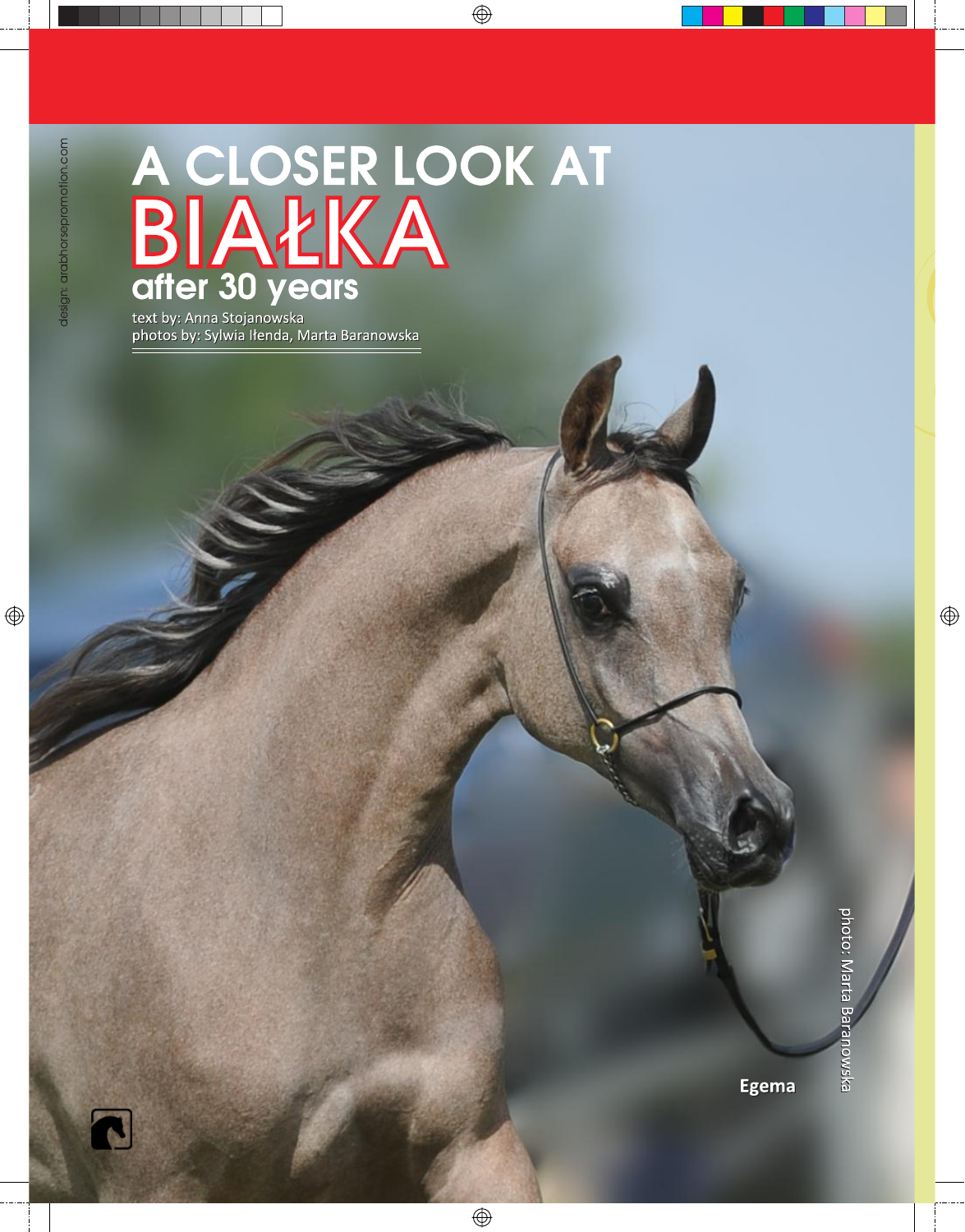## A CLOSER LOOK AT BIAŁKA after 30 years

eing the youngest kid in the family has never been an easy task. Of course, the elders tolerated it excesses, but, on the other hand, living under a pressure of elder siblings, in a never-ending drive for catching up with them, had to be very distressing. The more, that the role of unattainable, elder siblings was played by two leading Arabian horse stud farms - Janów Podlaski and Michałów. The first one gained its breeding experiences for 200 years, whereas the other one collected the highest awards in breeding and showing for more than half a century. How could Białka distinguish itself in such a competition? It was hardly able to struggle for catching up with those giants.

In  $2012$  we'd celebrate the thirtieth anniversary of foundation of the fourth Arabian horse stud in Poland. In 1982 the Minister of Agriculture decided to locate purebred mares in a former stallion depot, where since 1930 maintained were service stallions of different breeds. After fifty two years of existence the beautiful buildings constructed from yellowtinted limestone have lived to see new residents. For Białka it was a breakthrough. From that moment on it functions as a Stud and Stallion Depot. Time has shown that it was a difficult marriage.

The foundation herd descended from Janów Podlaski, Michałow and Kurozwęki. It was obvious, that none of those studs handed over their best broodmares to a newly established one. 7 mares came from Kurozweki, 12 from Michałow and 10 from Janów. They represented 11 damlines from 16 existing in Poland. Those 11 damlines are active at Białka until now, including a unique one, founded by Bent-El Arab DB. That damline is threatened with extinction and occurs only at Białka, prolonged by two mares - Celina and Cymra.

So in its very beginning the management of Białka faced a perspective of a hard breeding work, but, after all, nobody promised them an easy start! Neither the broodmares' band was consolidated, nor was it supplied by the most valuable producers, who were reserved for the studs gaining more breeding successes. So made were attempts to equalize the horse population, as well as to improve its quality, in order to catch up with leading studs. The changes were occurring slowly, because the horse-breeding required a lot of time, but after several years noticeable became the first signs of a progress.

In the nineties the Arabians from Białka began to win their first show awards, but above all they distinguished themselves as excellent performance horses. The stallion Pesal, out of Perforacja, made his mark in the show arenas and thanks to him his mother stud became recognizable in the world, to its fame contributed mainly racing and although endurance successes of Białka horses. Trainers willingly picked them up to their stables, especially after spectacular wins of Dziewierz, Ostragon, Al Adha, Albertina, Aryjka, El Amor or Medytator. In endurance for many years unbeaten was the pair of Jerzy Urbański and the grey Alahar. Białka succeeded also in some transactions, as the sale of Maesta in 1998, who, purchased by British customers, set a record price, reaching 130 000 USD. It indicated a clearer future for Białka, the more, that after privatization of Kurozweki State Stud to Białka assigned were 20 good mares.



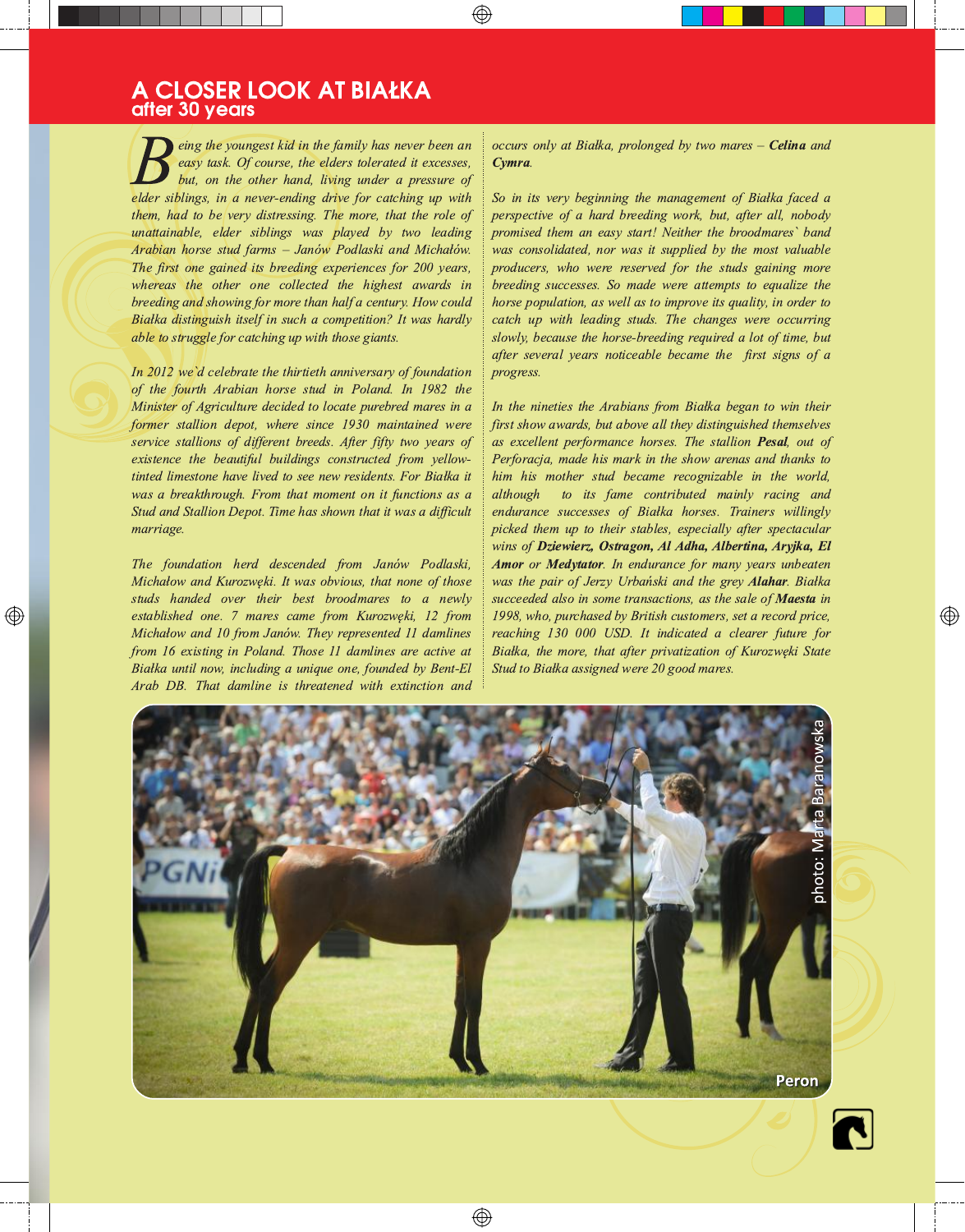## A CLOSER LOOK AT BIAŁKA after 30 years



Poland's joining of the European Union forced the owner of the state farms  $-$  the Agricultural Property Agency  $-$  to change their legal status. The process of transforming state companies into commercial law companies – under the owner supervision of the Agency  $-$  in which 100% of the shares remained the property of the state, actually already began at the beginning of the 90s of the 20th century. The era of state subsidies came to an end. The situation proved extremely difficult for companies with a strictly breeding profile. Places which had no back-up in the shape of a strongly developed agriculture production began having financial problems. Białka found itself at the crossroads. What turned out to be difficult was the reconciling of a missionary role, providing equine reproduction services for farmers, being conducive to sports development and maintaining the historically monumental infrastructure with brutal economic reality.

would rather resemble a second-rate actress of a cheap thriller, when woken up in an early morning and deprived of a proper make-up! Thus no wonder, that Białka faced a hard  $time - its$  horses were unplaced in shows, withdrawn from sales rings without any interest of the customers... One had also to convince Białka staff, that their work had perspectives.

In 2010 Białka saw a change of the management board. The Stud Director's post, instead of Jerzy Urbański, was entrusted to Marian Pacewski – the specialist from outside the horse business. With small steps, laboriously, as though climbing up a steep and slippery hill, Białka was beginning to be drawn out of the shadows. The first step in the right direction was using in Arabian horse breeding a grey son of Ekstern  $-$  the stallion Esparto (out of Ekspozycja), bred at Michałów. He was put to stud at Białka for the seasons 2009-2010, after a

A lack of money puts every person in a position of an unimportant supplicant. Many doors become closed and the expectations must be adjusted to one's capabilities. A lack of funds for investments results in painful savings which take their toll on quality. It worked like an avalanche - horses from Białka began  $to$ disappear from show arenas. Not because their quality greatly worsened all of a sudden but because the possibilities of their proper training, promotion and presentation were limited. The results could be foreseeable after all, even a top model